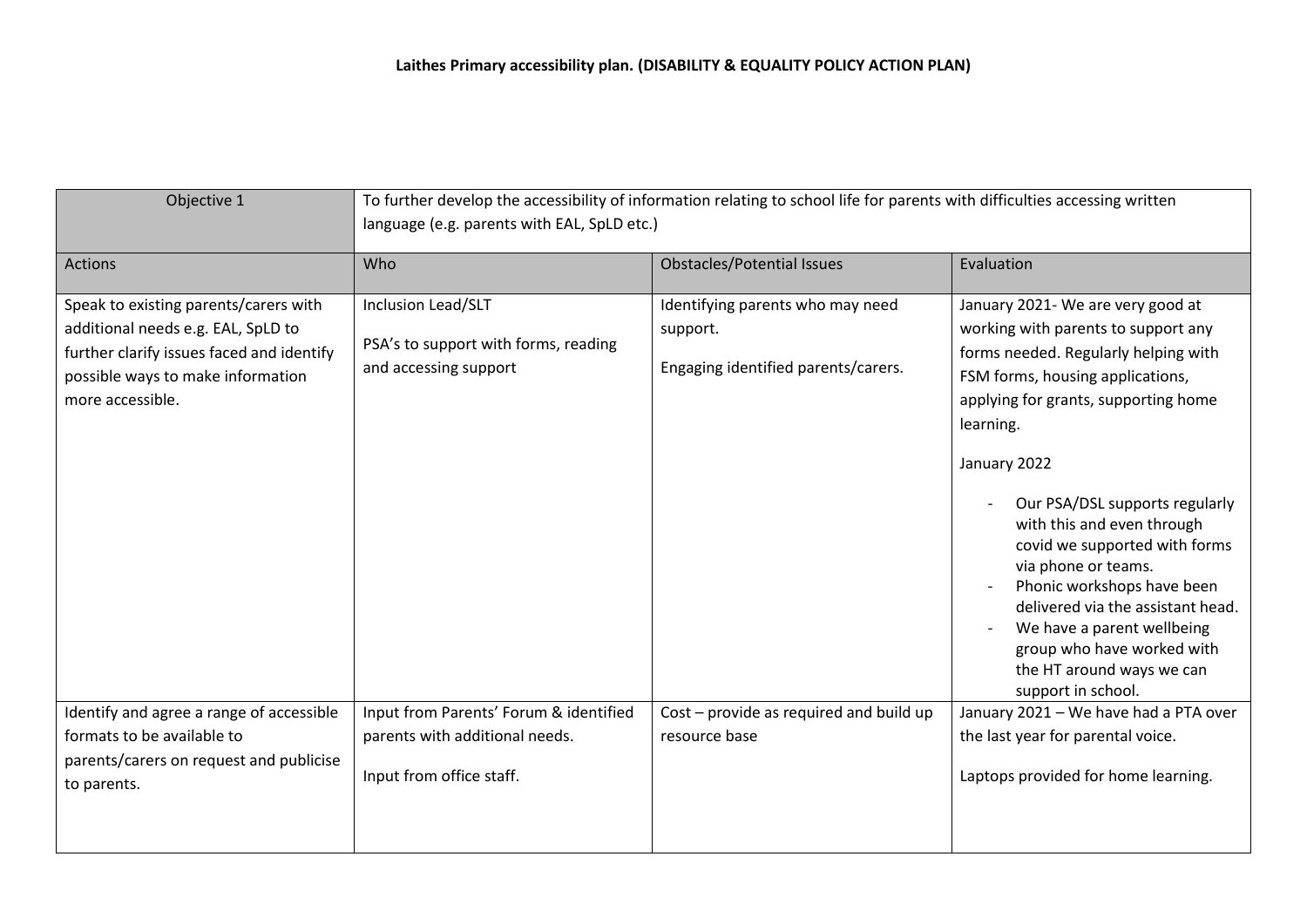| Encourage parents with difficulties<br>accessing written English to make<br>themselves known to school at an early<br>stage so that support could be provided. | Inclusion Lead/SLT<br>Home visits prior to start date<br>PSA engagement | Parents/carers apprehension to<br>engaging/need for help. | Parent courses either in school or<br>virtually (covid)<br>January 2022<br>3 Solihull groups have been<br>$\overline{\phantom{a}}$<br>delivered virtually in the last<br>year<br>Phonic/Early reading workshops<br>have been delivered in the hall<br>in Autumn 2021<br>Wellbeing parent group<br>$\overline{\phantom{a}}$<br>January 2021 - We have offered<br>parental workshops over the last 18<br>months (Covid dependent) To show<br>elements of what the children are doing<br>at school, Phonics, reading |
|----------------------------------------------------------------------------------------------------------------------------------------------------------------|-------------------------------------------------------------------------|-----------------------------------------------------------|-------------------------------------------------------------------------------------------------------------------------------------------------------------------------------------------------------------------------------------------------------------------------------------------------------------------------------------------------------------------------------------------------------------------------------------------------------------------------------------------------------------------|
|                                                                                                                                                                |                                                                         |                                                           | Parental courses - Virtually with lots of<br>discussion rather than written aid.                                                                                                                                                                                                                                                                                                                                                                                                                                  |
| FRIMARY                                                                                                                                                        |                                                                         |                                                           | January 2022 - Ongoing - school are<br>continuing to offer support<br><b>EPRIMARY</b>                                                                                                                                                                                                                                                                                                                                                                                                                             |



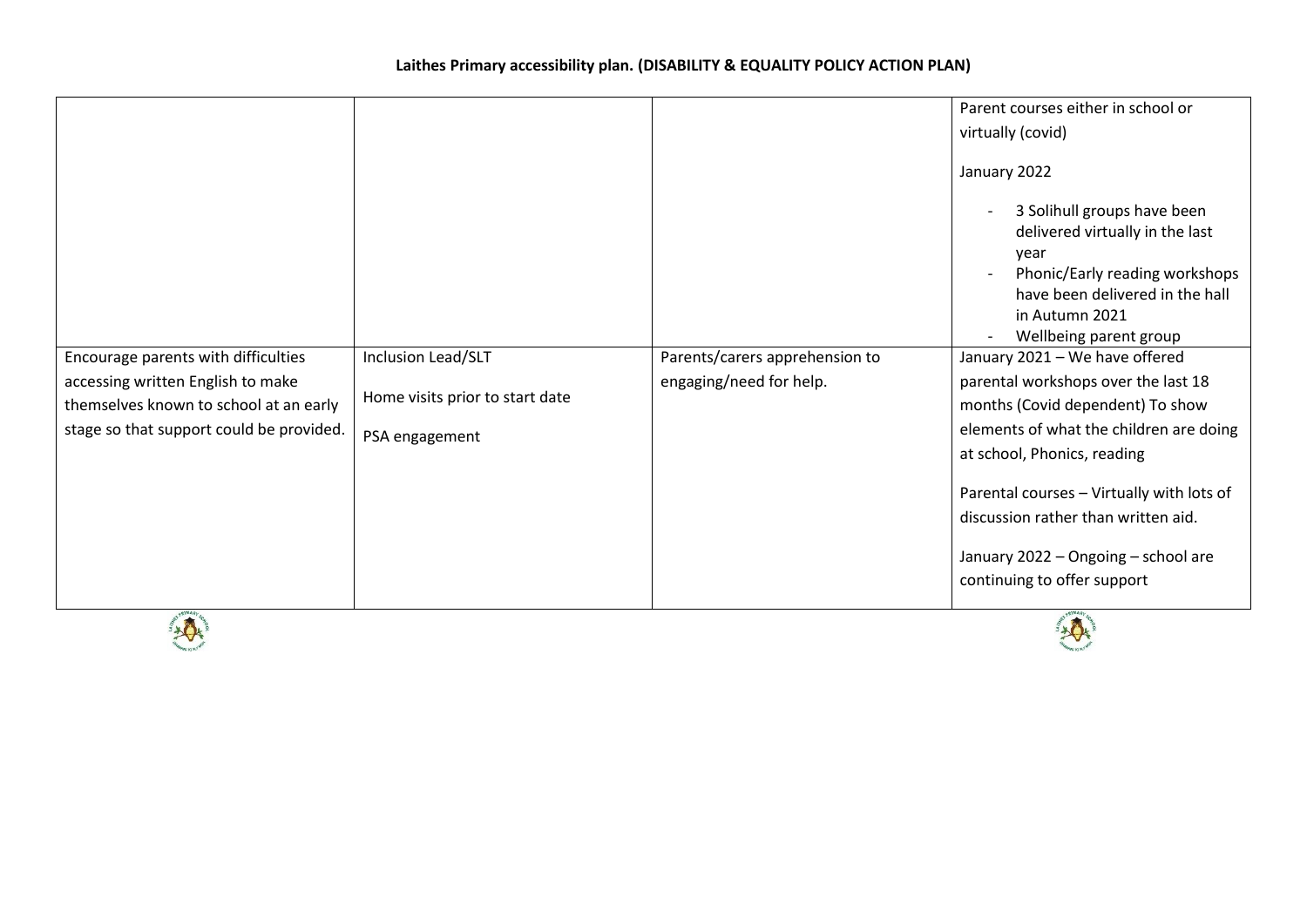| Objective 2                                                                                        | To further develop opportunities for children to engage with people from different ethnic/religious/cultural backgrounds in<br>order to raise children's awareness of the multi-cultural world in which they live. |                                                                 |                                                                                                                                                                                      |  |
|----------------------------------------------------------------------------------------------------|--------------------------------------------------------------------------------------------------------------------------------------------------------------------------------------------------------------------|-----------------------------------------------------------------|--------------------------------------------------------------------------------------------------------------------------------------------------------------------------------------|--|
| <b>Actions</b>                                                                                     | Who                                                                                                                                                                                                                | <b>Obstacles/Potential Issues</b>                               | Evaluation                                                                                                                                                                           |  |
| Plan & lead SMSC Days/ events to raise<br>children's awareness of different                        | RE subject leader                                                                                                                                                                                                  | Cultural diversity subject knowledge                            | January 2021 - Covered a lot in<br>Assemblies, lessons - celebrated                                                                                                                  |  |
| religions/cultures.                                                                                | <b>Inclusion Lead</b>                                                                                                                                                                                              | Religious beliefs and occurrences (e.g.<br>dates etc.)          | events Black History Month in<br>October, black lives matter and what                                                                                                                |  |
|                                                                                                    | Teaching staff                                                                                                                                                                                                     |                                                                 | it means.                                                                                                                                                                            |  |
|                                                                                                    |                                                                                                                                                                                                                    | School time table                                               | January 2022<br>This has continued vis virtual<br>assemblies over the last year<br>ADASTRA have worked with<br>Y5 and Y6<br>Religious trips have taken<br>place e.g. visiting church |  |
| Continue to celebrate Fair Trade Week<br>and other key events on our assembly                      | RE/History subject leader                                                                                                                                                                                          | School time table                                               | January $2021 -$ We continue to<br>celebrate world events.                                                                                                                           |  |
| calendar e.g. Black History Month                                                                  | PHSE Leader                                                                                                                                                                                                        | Subject knowledge                                               | January 2022 - Continued via                                                                                                                                                         |  |
|                                                                                                    | All staff                                                                                                                                                                                                          | Cost                                                            | assemblies                                                                                                                                                                           |  |
| Ensure staff are aware of the specific<br>cultural/ethnic diversities within their<br>own setting. | All teaching staff<br><b>Inclusion Lead</b>                                                                                                                                                                        | Safeguarding (e.g. beliefs)<br>Subject knowledge (e.g. beliefs) | January 2021 - Clear transition of<br>the children they are receiving and<br>wider knowledge of cultural<br>backgrounds.<br>January 2022<br>Continued updates, staff                 |  |
|                                                                                                    |                                                                                                                                                                                                                    |                                                                 | meeting training.                                                                                                                                                                    |  |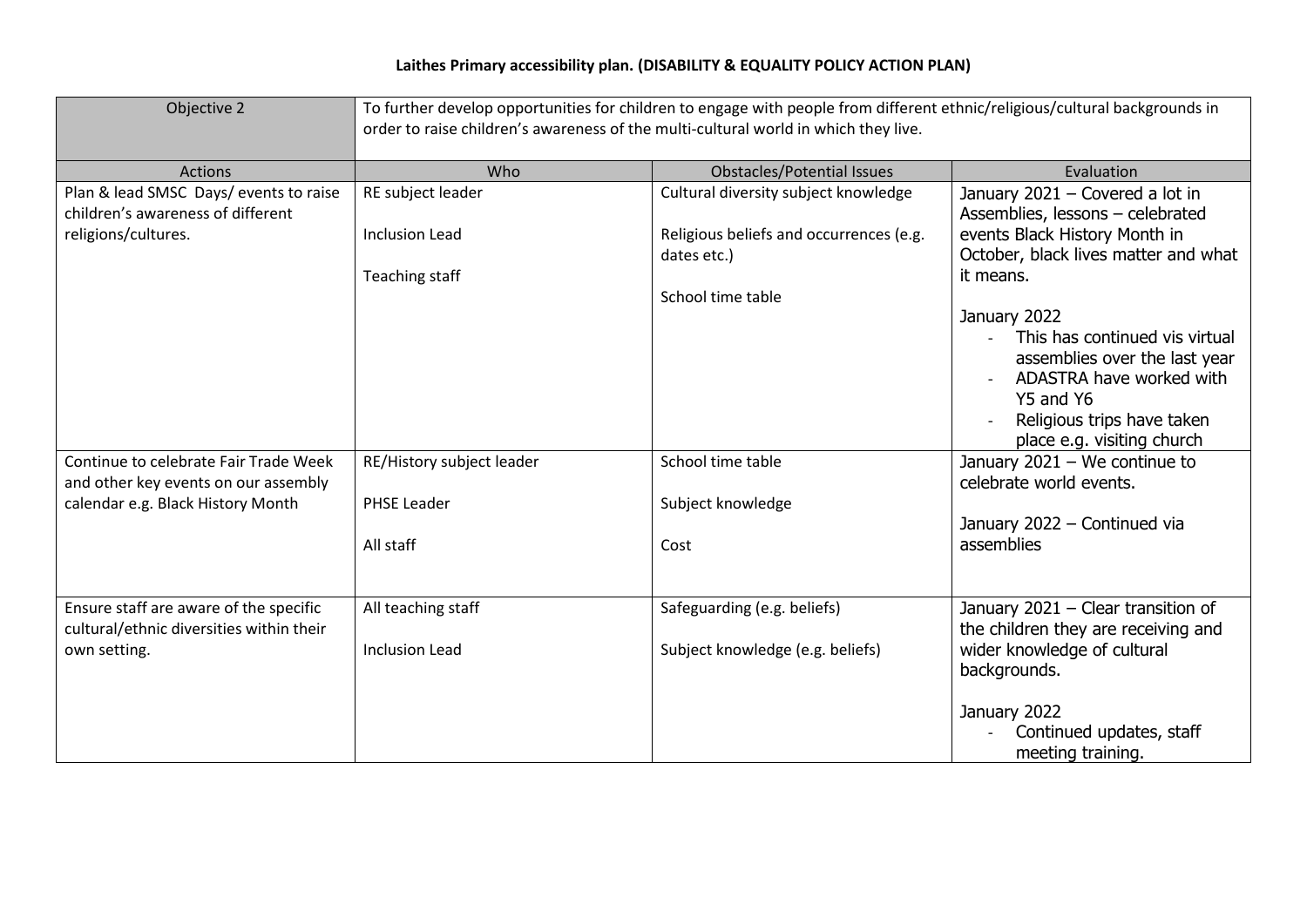| Objective 3                                                                                                                   | To raise aspirations among children and parents and raise awareness of a career options for all children, challenging gender<br>stereotypes. |                                                                 |                                                                                                                                                                                                                                                                                                                                           |
|-------------------------------------------------------------------------------------------------------------------------------|----------------------------------------------------------------------------------------------------------------------------------------------|-----------------------------------------------------------------|-------------------------------------------------------------------------------------------------------------------------------------------------------------------------------------------------------------------------------------------------------------------------------------------------------------------------------------------|
| <b>Actions</b>                                                                                                                | Who                                                                                                                                          | <b>Obstacles/Potential Issues</b>                               | Evaluation                                                                                                                                                                                                                                                                                                                                |
| Plan and lead a series of assemblies<br>focusing on aspiration.                                                               | <b>Pastoral Lead</b><br>All staff                                                                                                            | Quality of engagement                                           | January 2021 - We have had a number<br>of careers days where adults from<br>different roles have come in to describe<br>their jobs and the tools needed to get<br>there.<br>January 2022<br>Careers programme delivered to<br>Y6 (JB) in the last year<br>Assemblies to promote<br>aspiration<br>March 2 <sup>nd</sup> – Careers Day 2022 |
| Plan and deliver a series of Circle Time<br>sessions focusing on aspirations and the<br>future.                               | <b>Class Teachers</b>                                                                                                                        | Awareness of family<br>backgrounds/circumstances                | January 2021 - Done within classroom<br>setting.<br>January 2022 - Continue within<br>classrooms                                                                                                                                                                                                                                          |
| Consider ways to encourage parents to<br>be aspirational for their children and to<br>encourage their children's aspirations. | Pastoral Lead<br>All Staff, Enterprise possibilities                                                                                         | Outlook of aspirational views<br>Children's knowledge of 'work' | January 2022<br>Promotion through meetings<br>with PSA/staff in school/ discuss                                                                                                                                                                                                                                                           |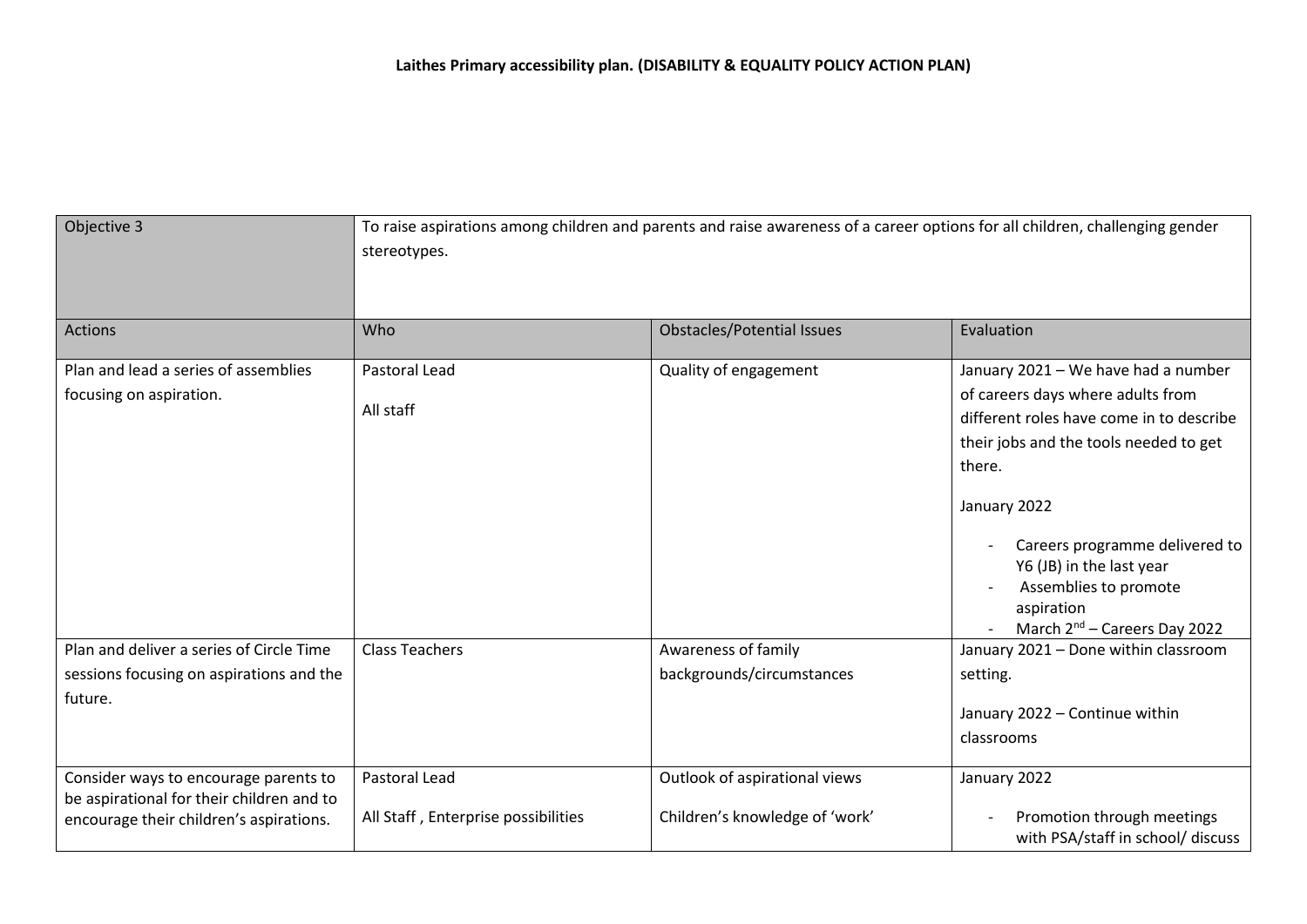|                                                                     | Offer support with external agencies         |                                                                   | aspirations within parents'<br>evenings.<br>Promote careers day via social<br>$\overline{\phantom{a}}$<br>media<br><b>Crucial Crew</b><br>$\sim$ |
|---------------------------------------------------------------------|----------------------------------------------|-------------------------------------------------------------------|--------------------------------------------------------------------------------------------------------------------------------------------------|
| Enquire about awareness of job<br>role/career sessions for children | <b>Class Teachers</b><br>SLT /Inclusion Role | Availability of sessions<br>Time<br>Outlook on various jobs/roles | January 2021 - Y6 have been taking part<br>in a project from the 'Positive<br>Footprints'. Looking at different career<br>paths.                 |
|                                                                     |                                              |                                                                   | January 2022 - Y6 continued with<br>'Positive Footprints' in the last year.                                                                      |

| Objective 4                                      | To improve Physical access                        |                                                        |            |
|--------------------------------------------------|---------------------------------------------------|--------------------------------------------------------|------------|
| Actions                                          | Who                                               | <b>Obstacles/Potential Issues</b>                      | Evaluation |
| Corridors - Keep corridors clear                 | Health and Safety Lead<br>Teachers/ support staff | <b>Obstruction from Furniture</b>                      | Ongoing    |
| Wheelchair access to main school<br>building KS1 | Health and Safety Lead<br>Teachers/ support staff | Stairs - Follow suitable route around the<br>building. | Ongoing    |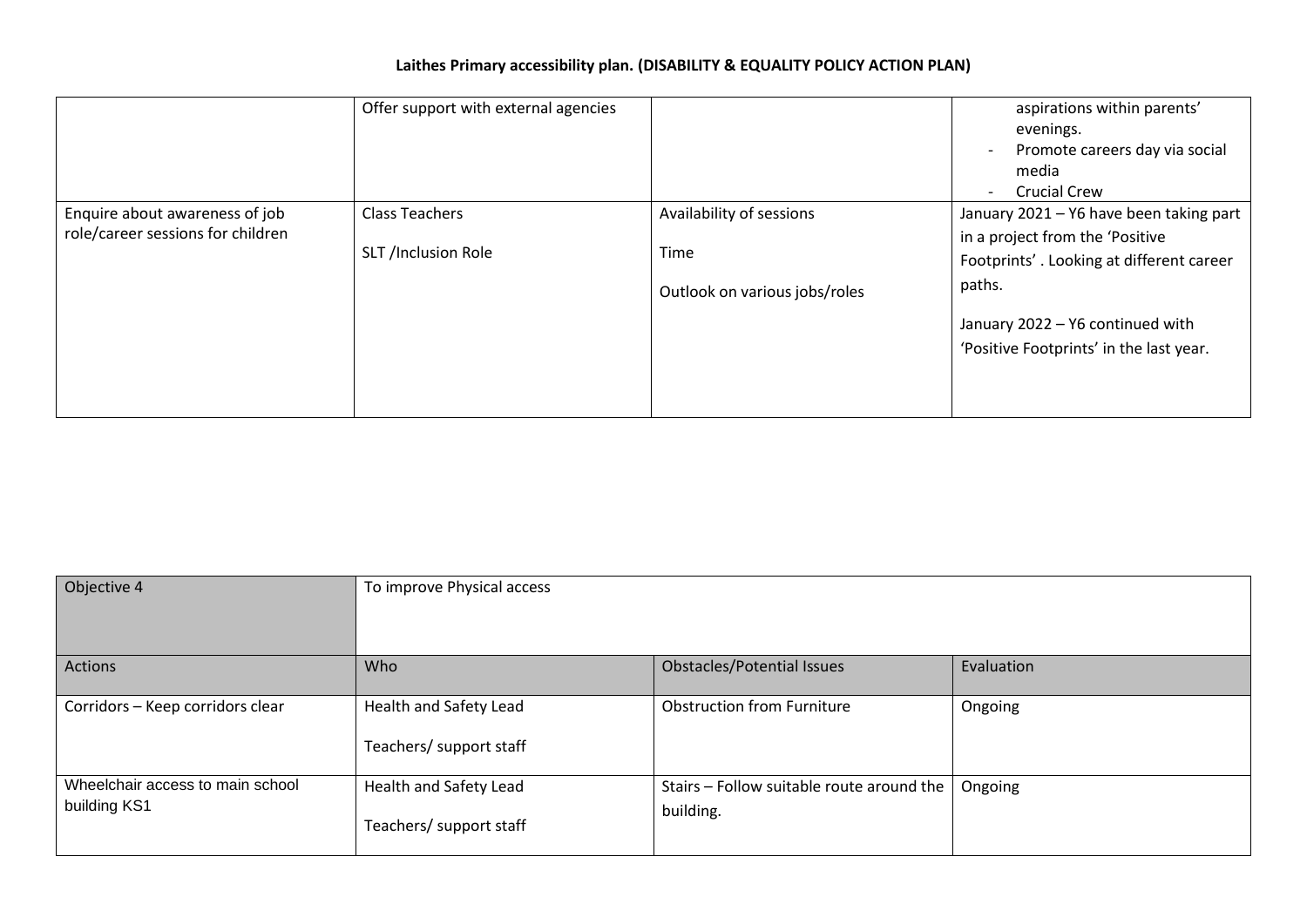| Enable wheelchair users to access                                                                          |                                                                                                                                                                                  |                                                                                                                                 |                                                                                                                                                                                                                   |
|------------------------------------------------------------------------------------------------------------|----------------------------------------------------------------------------------------------------------------------------------------------------------------------------------|---------------------------------------------------------------------------------------------------------------------------------|-------------------------------------------------------------------------------------------------------------------------------------------------------------------------------------------------------------------|
| playground independently                                                                                   |                                                                                                                                                                                  |                                                                                                                                 |                                                                                                                                                                                                                   |
| Disabled parking - Parking to be<br>provided                                                               | School                                                                                                                                                                           | Everyone using provided spaces - office<br>staff to be vigilant and spaces to be kept<br>clear.<br><b>Awareness of families</b> | Ongoing                                                                                                                                                                                                           |
| Disabled Toilet - To be kept free and<br>accessible to persons with a disability                           | School                                                                                                                                                                           | Everyone using toilet-staff to be vigilant<br>and toilet kept vacant.                                                           | Ongoing                                                                                                                                                                                                           |
| <b>Stairs</b><br>Yellow markings placed on steps<br>outdoors for clear visibility in all<br>weathers/light | All School staff                                                                                                                                                                 | Keeping steps clear<br>Support children who may find it hard to<br>get up the stairs.<br>Awareness of children                  | Ongoing                                                                                                                                                                                                           |
| Food - School to provide different food<br>possibilities to meet a physical and<br>sensory need.           | Kitchen staff to adhere to NHS<br>guidelines for specific children<br>Staff to be trained with supporting<br>feeding<br>Risk assessments to be produced for<br>specific children | Cost of training<br>Timetabling staff to support pupils<br>Kitchen staff to adapt menus                                         | Ongoing                                                                                                                                                                                                           |
| Alternative entrances - Children with<br>limited mobility to use doors easily<br>accessible to them.       | Parents to be offered modified<br>entrances and exits - to minimise step<br>use.<br>Staff to escort children to the<br>appropriate entrance and exit.                            | Timetabling of staff<br>Support children who find it hard with<br>the steps.                                                    | Ongoing - Continuously reviewed<br>dependent on child's needs<br>January 2022<br>Personal risk assessments are in<br>place for individual children<br>accessing the building (working<br>closely with Physio/OT). |

Written by: Hayley Gunn